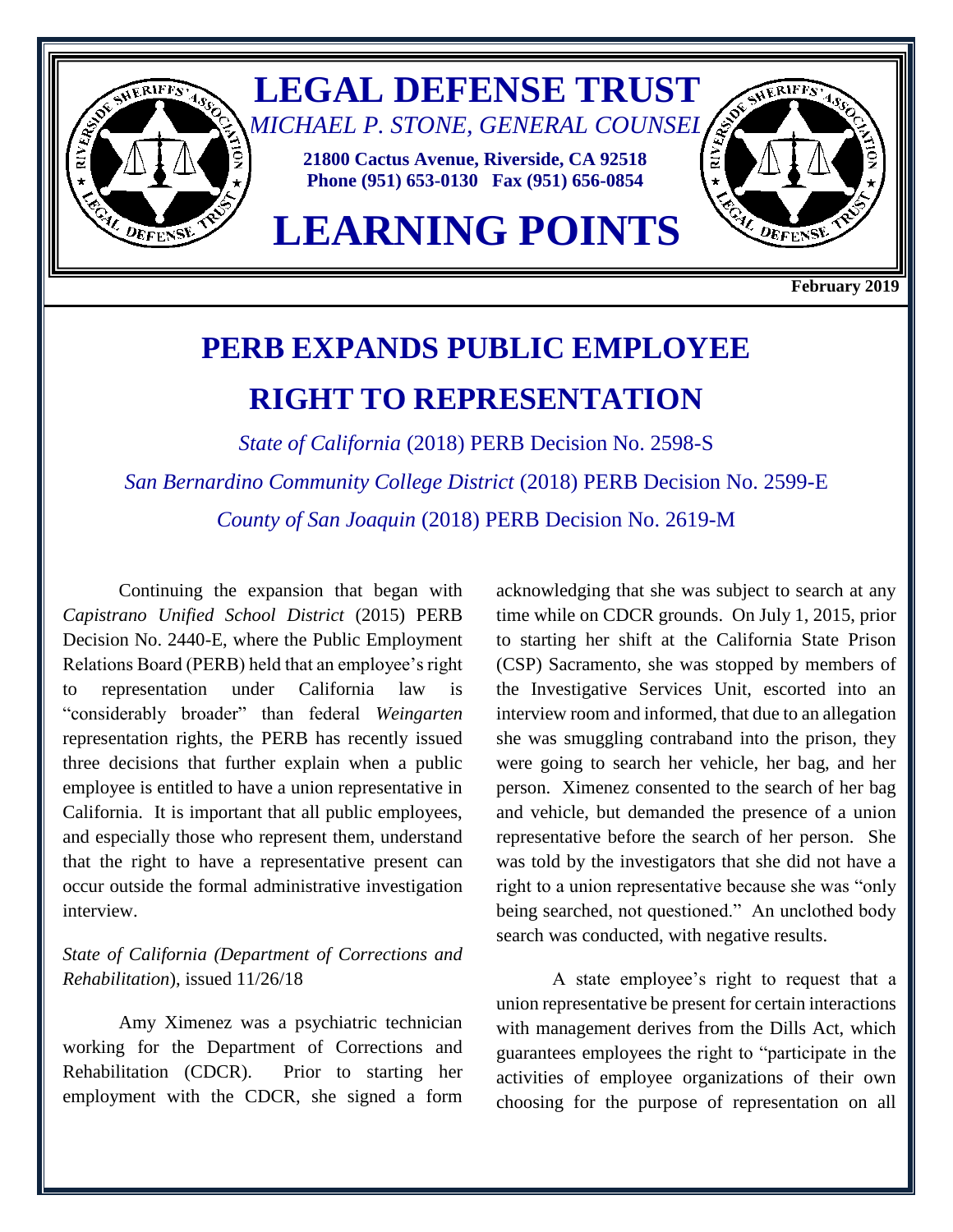matters of employer-employee relations". PERB has previously held that the Dills Act guarantees state employees representational rights that are at least as broad as those afforded private-sector employees under the *Weingarten* case, which held that an employer must grant an employee's request to have a union representative present at an investigative interview which the employee reasonably believes may result in discipline.

PERB noted it was undisputed that Ximenez requested union representation at the time she learned she would be subject to an unclothed body search, and the CDCR denied her request. The PERB also noted that an unclothed body search would not be anything other than part of an employer investigation. It is such an unusual and stressful situation, that an employee is likely to volunteer information in an effort at selfdefense, and therefore should have a union representation present even if the employer does not intend to ask questions. Here, a union representative could have asked to review the search authorization, (ostensibly signed by Ximenez upon her hiring), advised her on whether to consent to the search (and the range of possible or likely consequences for not consenting), described the search procedural protocols, and ensured or determined if they were followed. Following the search, Ximenez was visibly upset, tearful, agitated, scared and humiliated by the process, so would have also benefitted from a union representative even after the search produced no contraband.

**The PERB held that the right to union representation attaches whenever an employer demands that an employee submit to an invasive body search, or subjects an employee to such a search.** Because the CDCR continued with the search after Ximenez requested representation, the CDCR effectively denied the request, thereby committing an unfair labor practice.

### *San Bernardino Community College District*, issued 12/15/18

Sergeant Tamayo supervised Adam Lasad, a Community Services Officer in the District's police department. Tamayo began questioning Lasad regarding his whereabouts during his work shift. Lasad, after answering some of Tamayo's questions, requested a union representative. Tamayo contacted his own boss, Chief of Police Galvez, about Lasad's request for representation. Galvaz agreed that Lasad had a right to a representative, but directed Tamayo to have Lasad draft a written statement before he was relieved of duty. Tamayo then told Lasad, "We're not going to question you anymore," but "I need a memo from you explaining where you were." Lasad was then placed alone in an office to draft his statement.

At the PERB hearing, the District agreed Lasad had a right to representation when he invoked it, but argued that there was no violation of his right to representation because the interview ended when Lasad was directed to memorialize in writing his previous responses to the earlier questioning. The District claimed that it should only be foreclosed from seeking additional information beyond what Lasad had already provided.

PERB concluded that Tamyo's demand for a written statement was a continuation of the interview by other means. **PERB commented that the right to representation applies regardless of whether the employer is seeking additional information or merely attempting to confirm information the employee has already provided.** A subsequent statement may contradict the earlier statement, or it may add or omit facts, thus opening up the employee to impeachment for inconsistency. Even if the subsequent statement mirrors exactly the earlier statement, confirming the information may further commit the employee to his or her previous answers, thereby making it more difficult to change or explain those answers later. Given these possible outcomes,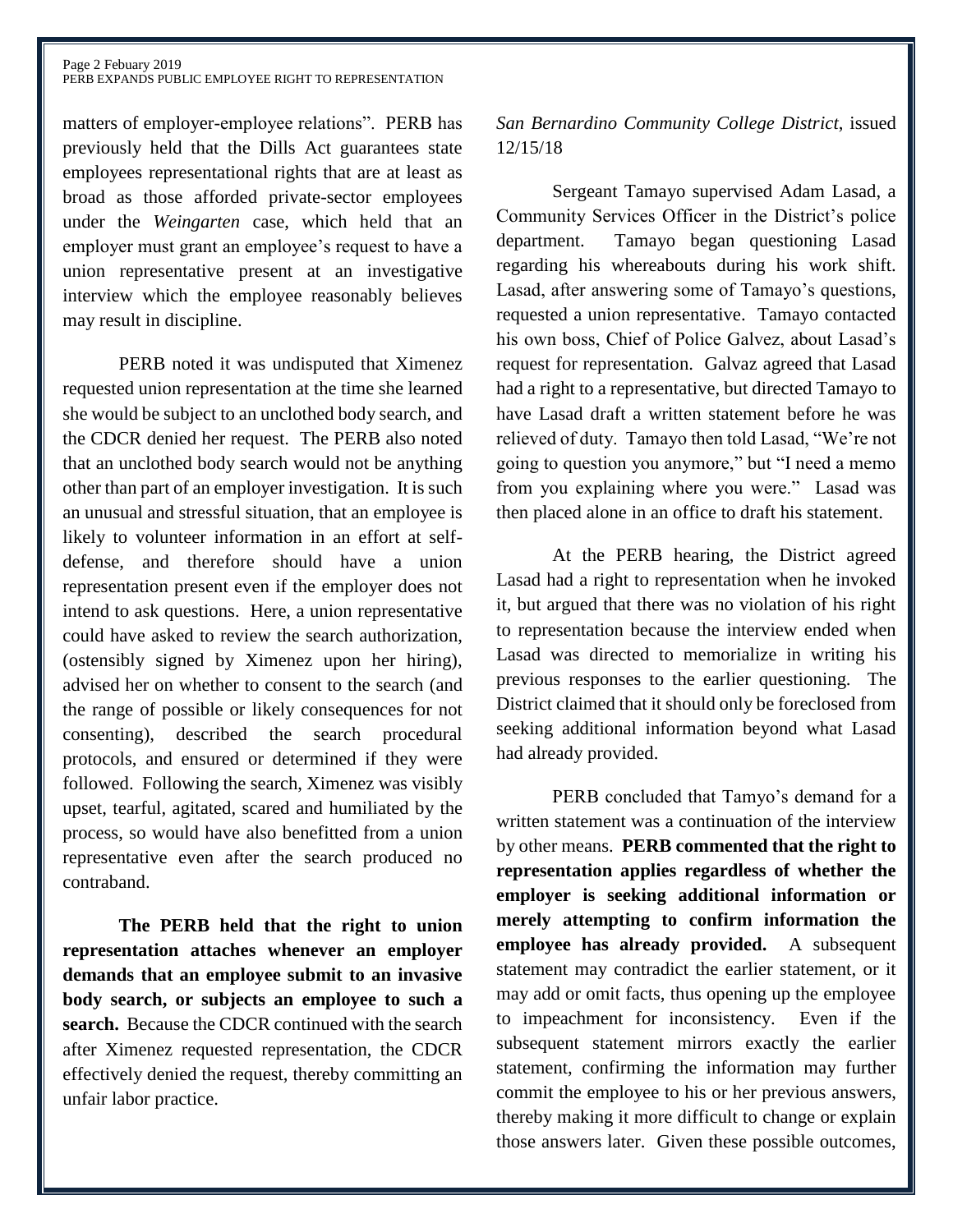the assistance of a union representative would be no less valuable than if the employee were seeking only new information.

The District also argued there was no violation because Lasad's request for representation was never explicitly denied. PERB noted that when an employer is faced with a valid request for representation, as the District was here, there are three options. It may: (1) grant the request; (2) discontinue the interview; or (3) offer the employee the choice of proceeding with the interview without union representation or having no interview at all. What the employer may not do, however, is continue the interview without granting the requested union representation unless the employee "voluntarily agrees to remain unrepresented after having been presented by the employer with the choices described above". PERB concluded that "it was incumbent on Tamayo to act upon Lasad's request, either by granting it or terminating the interview, unless it was clear that Lasad was waiving his right to union representation." PERB found, that by continuing with the "interview" without such action, the District denied Lasad his right to a union representative.

# *County of San Joaquin (Sheriff's Department*), issued 12/28/18

Joel Madarang was employed by the Department as a Custody Recreation Supervisor. Director Hamilton, Madarang's supervisor, e-mailed Madarang regarding the need to change the start time of weekly bingo games from 1:00 p.m. to 10:30 a.m. Hamilton did not want the inmates attending an entertainment-type of recreational activity instead of a class, given at the same time, which was designed to decrease the recidivism rate of inmates once they were released from the jail.

Mandarang held some of the bingo games in the morning, but held others in the afternoon. Madarang understood that Hamilton had directed him to move the game times, but believed he had discretion to make changes to the recreation schedule without seeking authorization.

Hamilton was eventually apprised of the situation and sent an e-mail to Madarang requesting that he explain why he did not follow her request to change the game time. Madarang responded by stating the unit's correctional officer requested that he move the bingo program to the afternoon so that the inmates could be fed early. Madarang left his desk and did not see Hamilton's follow-up e-mail directing he provide a memo explaining his failure to follow directions. Hamilton asked Madarang for the memo because she wanted to find out why he did not comply with her directive., Hamilton said she intended to have a conversation with Madarang regarding his thought process so she could correct his behavior.

Hours later, Madarang received a call from Hamilton asking him why he had not responded to her e-mail. Madarang, stated that he had responded to it, thinking she was referring to the first email. Hamilton told him she sent a follow-up e-mail and he needed to respond to it in writing. Madarang told Hamilton that he wanted to speak to a representative first. Hamilton told him that he did not need a union representative, and that he should just write the memo so she could get his side of the story and correct his behavior. Again, Madarang asserted his right to speak to a union representative before writing the memo. Hamilton again him to write the memo and bring it to her. When Madarang again requested representation prior to writing the memo, Hamilton replied, "Well, that is it."

Hamilton reported to her command the fact that Madarang had requested a union representative. She was told he should be allowed to bring one when he brought her the requested memo. Instead of relaying this information to Madarang, however, Hamilton decided to request an IA investigation because Madarang had refused to write the memo and bring it to her office. Mandarng was then placed on administrative leave.